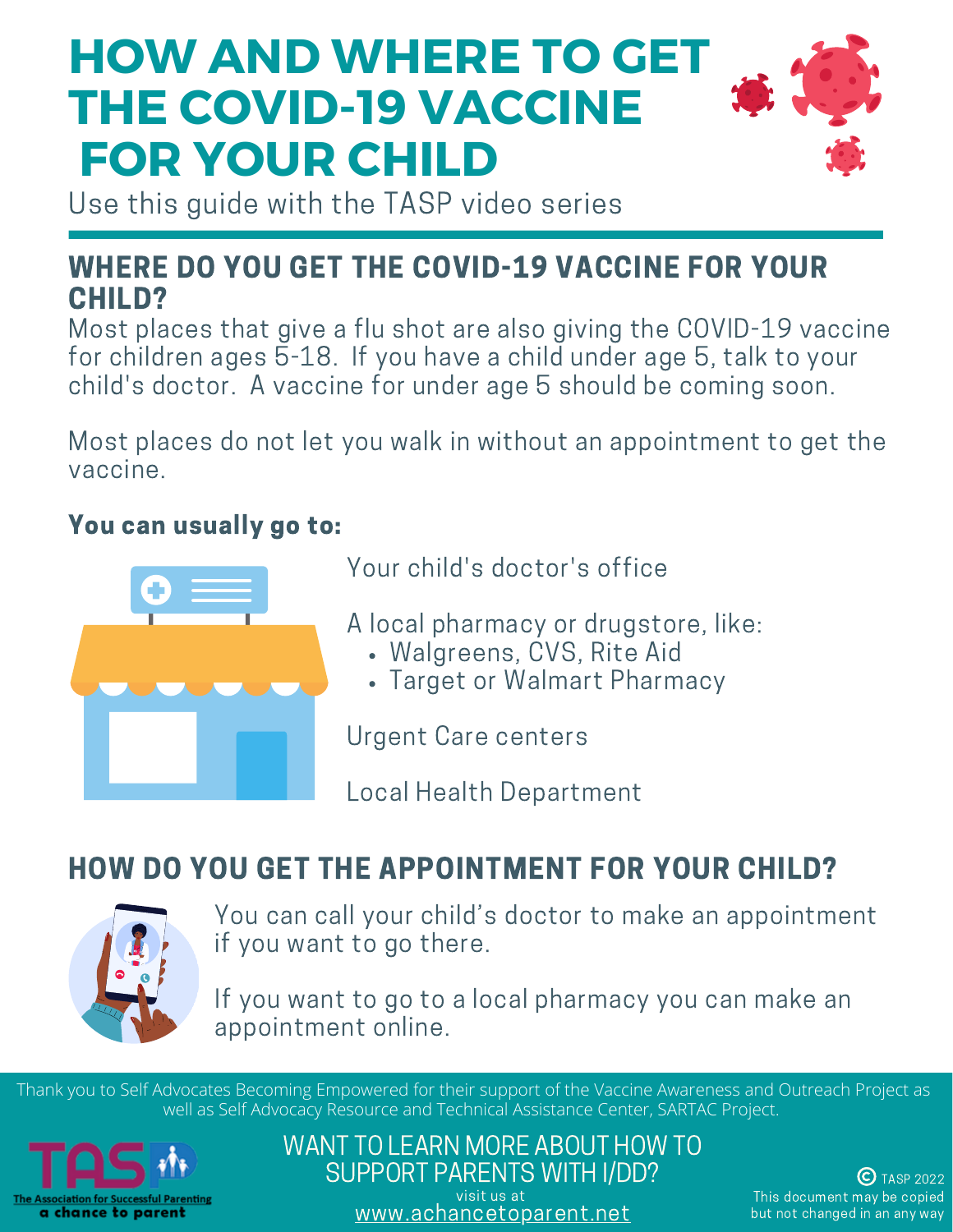

#### HOW DO I MAKE AN ONLINE APPOINTMENT FOR THE COVID-19 VACCINE FOR MY CHILD?

When you know where you want to go for the shot, go to their website.

You can use your phone or a computer.

Look for the words "COVID-19 vaccine" on their website.

You will need to enter information about your child.

It will be a lot of information. You can ask for help if you would like someone to assist you.

Once you enter your child's information it will show you days and times you can go. It will show you different locations you can go.

Think of what works best for your schedule and your child's schedule.

### REMEMBER!



Write down your child's appointment time and location.

Make a plan to get there.

Plan to arrive 15 minutes before your child's appointment time.

Thank you to Self Advocates Becoming Empowered for their support of the Vaccine Awareness and Outreach Project as well as Self Advocacy Resource and Technical Assistance Center, SARTAC Project.



WANT TO LEARN MORE ABOUT HOW TO SUPPORT PARENTS WITH I/DD? visit us at [www.achancetoparent.net](http://www.achancetoparent.net/)

TASP 2022 This document may be copied but not changed in an any way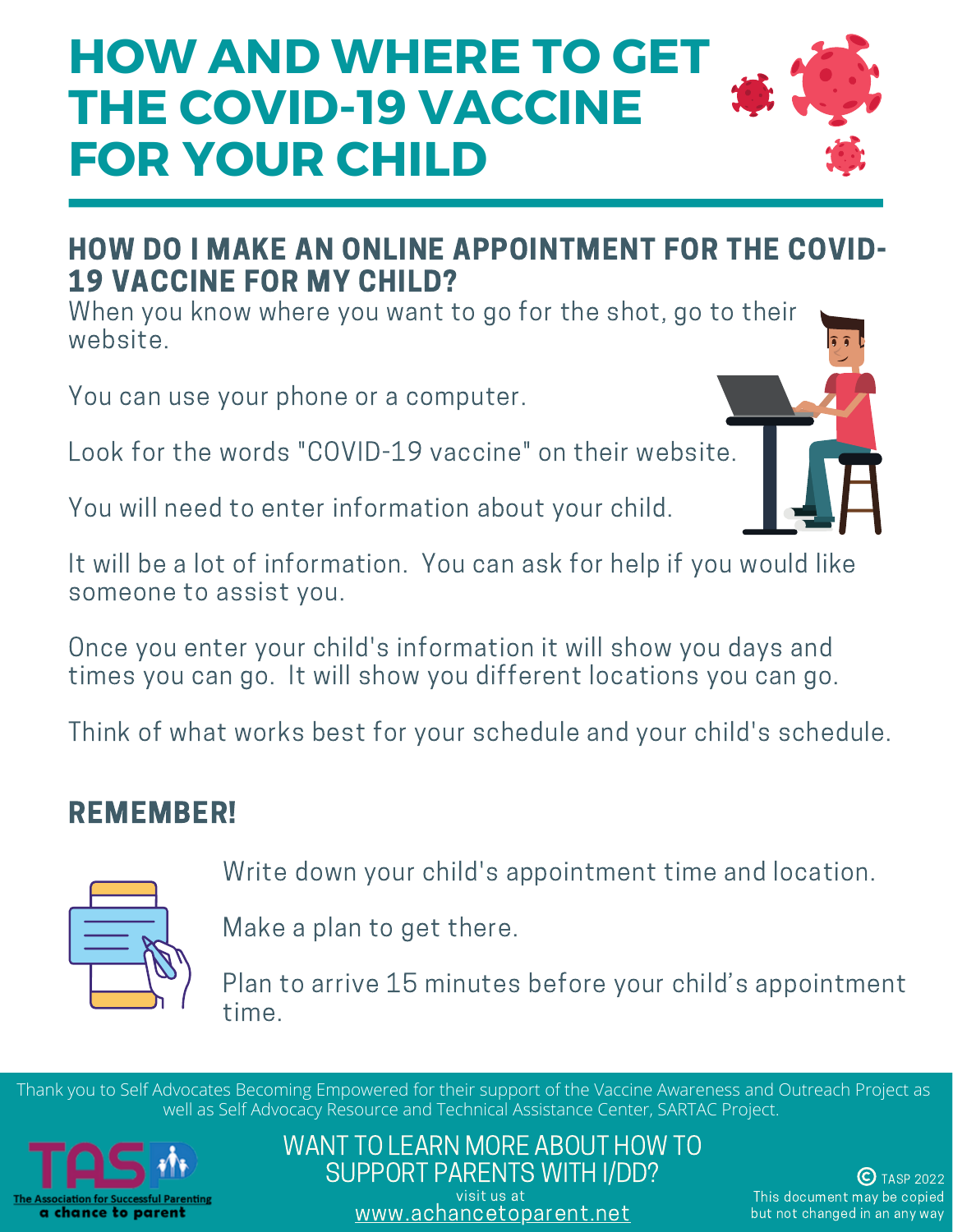

#### WHAT WILL HAPPEN WHEN I TAKE MY CHILD TO THE APPOINTMENT?

When you get there, you might need to wait in an area with other people.

You will need to do paperwork.

You will need your child's insurance information. If they don't have insurance that's okay. They can still get the shot.

Take some items to keep your child busy.

You could take a coloring book, small toys, or something else your child likes.

Take someone with you if you will need help.

They can help with paperwork or keeping your child busy and happy.



You should not need to wait too long.

Once they are ready, they will take you and your child to a small room for the shot.

It will be quick!

Thank you to Self Advocates Becoming Empowered for their support of the Vaccine Awareness and Outreach Project as well as Self Advocacy Resource and Technical Assistance Center, SARTAC Project.



WANT TO LEARN MORE ABOUT HOW TO SUPPORT PARENTS WITH I/DD? visit us at [www.achancetoparent.net](http://www.achancetoparent.net/)

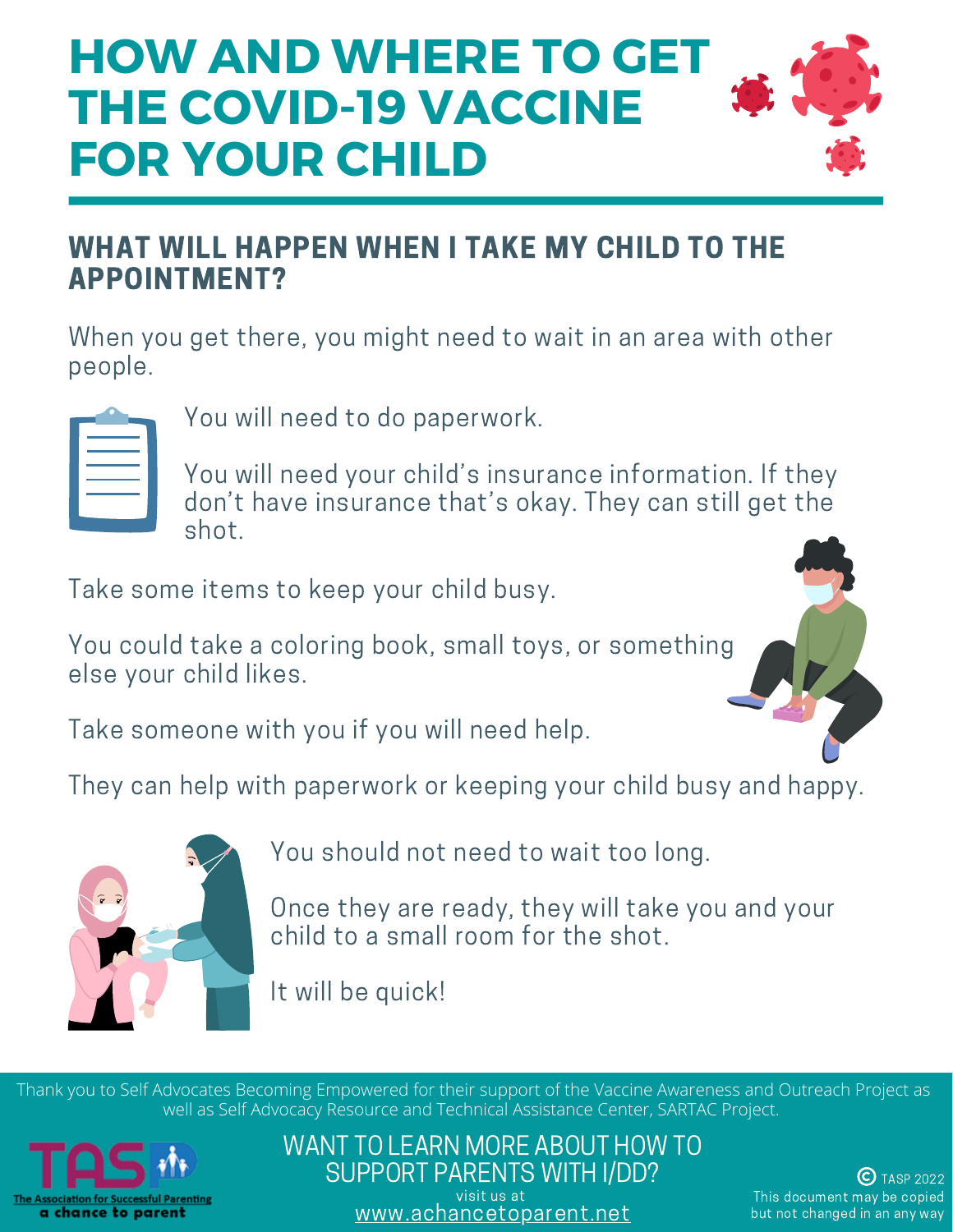

#### WHAT HAPPENS AFTER THE SHOT?

After the shot, you and your child will need to wait 15 minutes in the waiting area. This is to be sure your child does not have any side effects from the shot.



You will get a COVID-19 vaccine card for your child. It will have your child's name and vaccine date on it.

Put it in a safe place. You can take a picture of it so you have it on your phone.

The COVID-19 vaccine is a 2-part shot.

Before you leave make your child's next appointment.



It will be for 3 weeks after the first shot.

Your child will also need a booster shot 5 months after their second shot. Make a note of that in your phone or calendar so you don't forget.

### DO YOU STILL HAVE QUESTIONS?

Talk to your child's doctor or another medical professional

Thank you to Self Advocates Becoming Empowered for their support of the Vaccine Awareness and Outreach Project as well as Self Advocacy Resource and Technical Assistance Center, SARTAC Project.



WANT TO LEARN MORE ABOUT HOW TO SUPPORT PARENTS WITH I/DD? visit us at

[www.achancetoparent.net](http://www.achancetoparent.net/)

 $(C)$  TASP 2022 This document may be copied but not changed in an any way